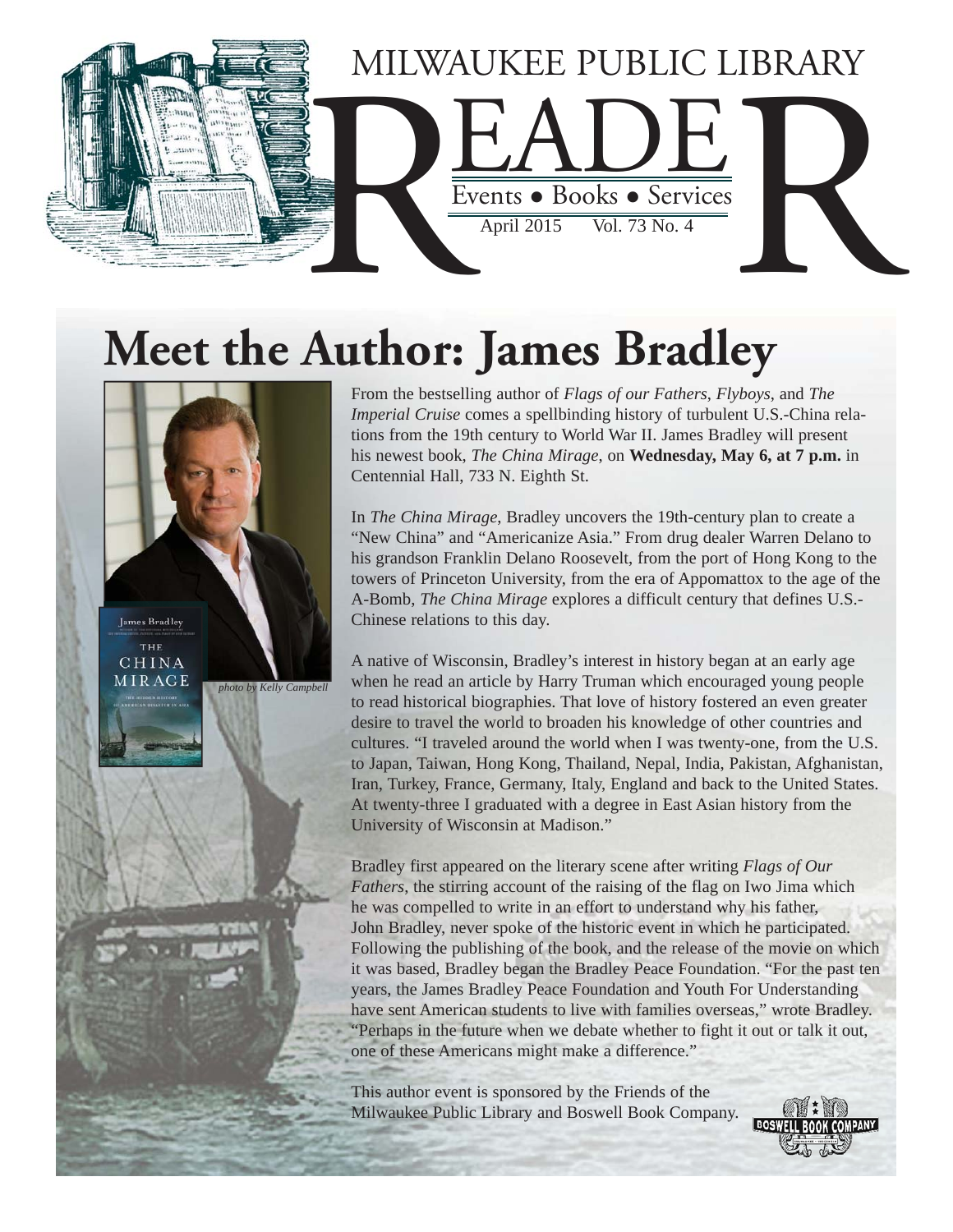### FROM THE





What do Michael Collins, Stan Laurel, Dwight D. Eisenhower, H.P. Lovecraft, Col. Sanders, and Muddy Waters all have in common?

They're all celebrating significant birth anniversaries this year, and

they're all represented at the Milwaukee Public Library.

In one place, you can find books by H.P. Lovecraft and about Dwight D. Eisenhower, DVDs on the life of Michael Collins and the performances of Laurel and Hardy, magazine articles on Col. Sanders and his famous chicken recipe, and CDs of the music by Muddy Waters.

Equally important, you'll find staff who know you'll read anything by Virginia Woolf, anxiously await the next James Patterson on audio CD, recently learned how to download Freegal on your iPhone, and are thrilled to be able to borrow an entire season of Downton Abbey on DVD at one time. Library staff get to know their regular customers' likes and dislikes and strive to fill their needs.

April 12-18 is National Library Week, and during that time we're focusing on the customer connection which is integral to our three organizational values: Creating a City of Readers, Anchoring Healthy and Vibrant Neighborhoods, and Contributing to a Strong Milwaukee. In addition to having the services and materials our customers are looking for, Milwaukee Public Library values the connection with our customers that makes the difference between **a** library, and **your** library.

As the weather turns toward spring, I encourage you to venture out to your library more often. Get to know the staff, and get to know your library better. Make use of the multitude of materials, programs and services you have free access to as a Milwaukee Public Library customer. We look forward to getting to know you better.

# **Charles Durward: Close to Nature, Close to God**

In 1862, artist Bernard Durward moved with his family to what became known as Durward's Glen, near Baraboo. It was remote and unspoiled and for Durward it was an Eden-like environment that brought him closer to God and his Catholic faith.

His son, Charles, shared this faith and love of the natural world and in 1873 produced an illustrated Floral Calendar as a testament and reflection of that faith. This book is now in the collection of the Richard E. and Lucile Krug Rare Books Room at the Central Library.

Graeme Reid will present a free Evening Spotlight program to the public on **Tuesday, May 19 at 6:30 p.m.** in the Krug Rare Books Room at Central Library.

With 20 years of experience in arts management/curatorial work, Reid is Director of Collections at the Museum of Wisconsin Art. This will be Reid's fifth talk for the Richard E. and Lucile Krug Rare Books Room Educational Series.



**Vision:** The Milwaukee Public Library is an anchor institution that helps build healthy families and vibrant neighborhoods – the foundation of a strong Milwaukee. **Mission:** Inspiration starts here – we help people read, learn, and connect.

Library Director ............................................................ Paula A. Kiely Board of Trustees .......................................................... John Gurda, president; Michele Bria, vice president; Supv. Theodore Lipscomb, financial secretary; JoAnne Anton, Denise Callaway; Ald. Milele Coggs; Sharon Cook; Ald. Ashanti Hamilton; Ald. Nik Kovac; Chris Layden; Joan Prince; Dir. Mark Sain MPL Foundation Board of Directors President ............ Arthur Harrington Friends of the Milwaukee Public Library President .... Marsha Huff

The Reader is published ten times per year by the Milwaukee Public Library to celebrate reading and share news about books, library services and events. The Reader is mailed to members of the Friends of the Milwaukee Public Library, distributed free at library locations and available at www.mpl.org. Call (414) 286-3572 or send

an e-mail with questions or comments to mailbox@mpl.org

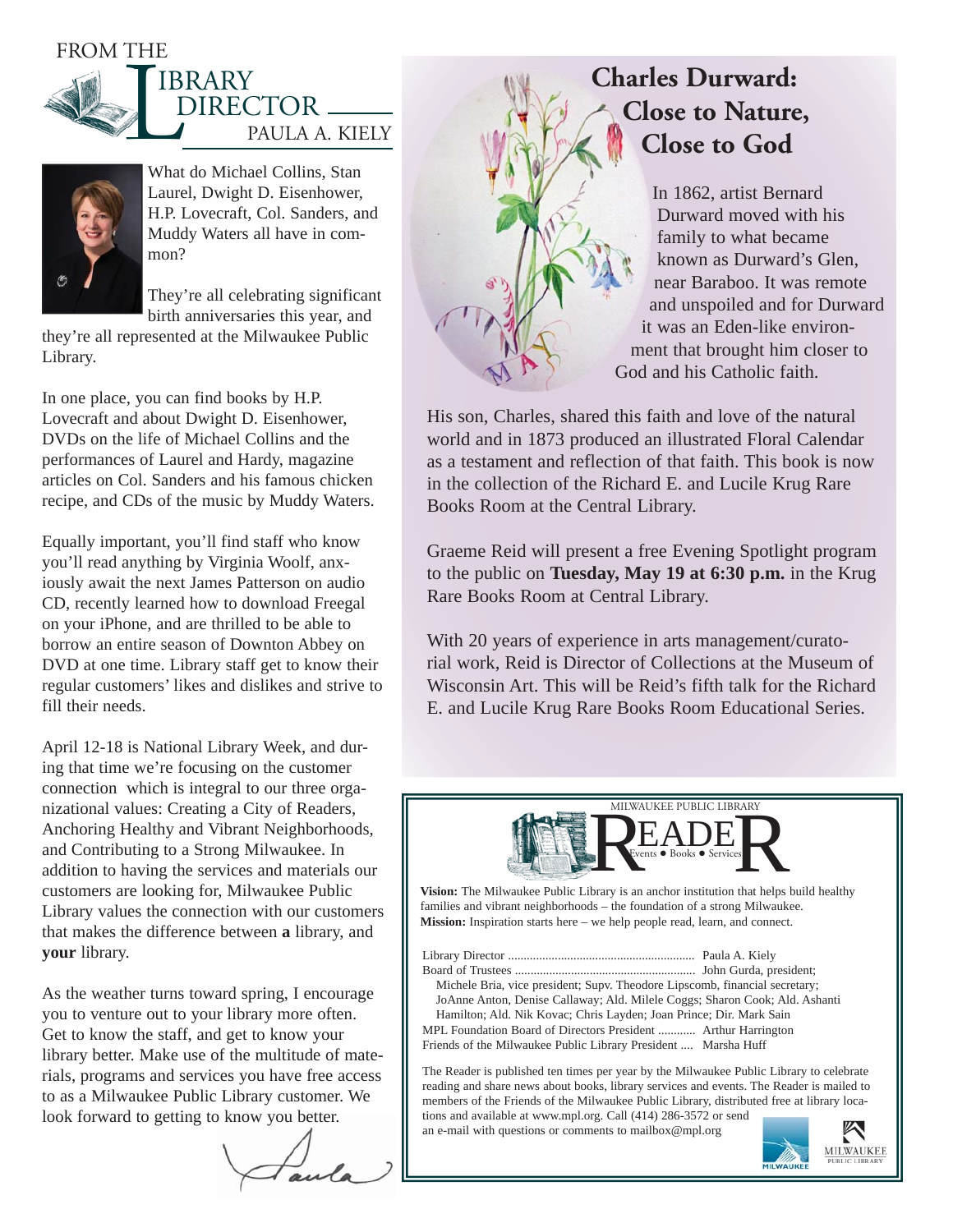

### **Thank You to Our Generous Super Reader Donors!**



Each May, Milwaukee Public Library kicks off the Super Reader Summer Reading Program and we couldn't do it without the help of our generous donors. We know that reading over the summer prevents "summer slide." This summer reading loss is cumulative, meaning students don't "catch up" in fall because the other students are moving ahead in their reading skills. Sadly, by the end of sixth grade,

children who lose reading skills over the summer can be two years behind their classmates.

With the help of the donors listed below, the library's Super Reader program helped encourage a love of reading for more than 20,000 kids and teens last summer! With your help we can look forward to record-breaking participation again this year.

To make a gift online, please visit www.mpl.org/support or use the enclosed donation envelope.

Northwestern Mutual Foundation Faye McBeath Foundation Brewers Community Foundation Helen Bader Foundation WE Energies Foundation Stella Jones Foundation Sheldon & Marianne Lubar

Lubar Family Foundation Dan and Nicole Renouard Wochinske Family Foundation R.A. Stevens Family Foundation Ralph Evinrude Family Foundation Daniel M. Soref Charitable Trust

## **First Look at 2015 Books**

#### **Wednesday, April 8**

11 a.m.-12:30 p.m. **Central Library First floor, Mozart's Grove**

6-7:30 p.m. **East Branch Ellipse Community Room**

Get a first look at new titles that have been catching the attention of the librarians at your Milwaukee Public Library. Reserve them now and be among the first to read them!

*This program is part of Milwaukee Public Library's Docent Enrichment Program and all are invited.*

#### **Take a Tour of Beautiful Central Library**

Last year, hundreds of MPL visitors were treated to FREE guided tours of Central Library every Saturday which provided background on the architecture and history of the building. Central Library is listed on the National Register of Historic Places. Tours begin at 1:30 p.m. on Saturdays in the rotunda. **Beginning April 25, the tour time will change to 11 a.m.**  To arrange for a special tour, please call (414) 286-TOUR. To learn more about becoming a docent, please call (414) 286-8720.





#### **Summer Sale**

Saturday, June 20, 9 a.m.-4 p.m. Central Library, 814 W. Wisconsin Ave.

All proceeds from this sale benefit the Milwaukee Public Library. Friends members may enter sales 30 minutes before the public with current membership card. Please use the Eighth Street entrance and present your card.

**There will be a 2-for-1 sale in the Bookseller Used Book Store during the sale.**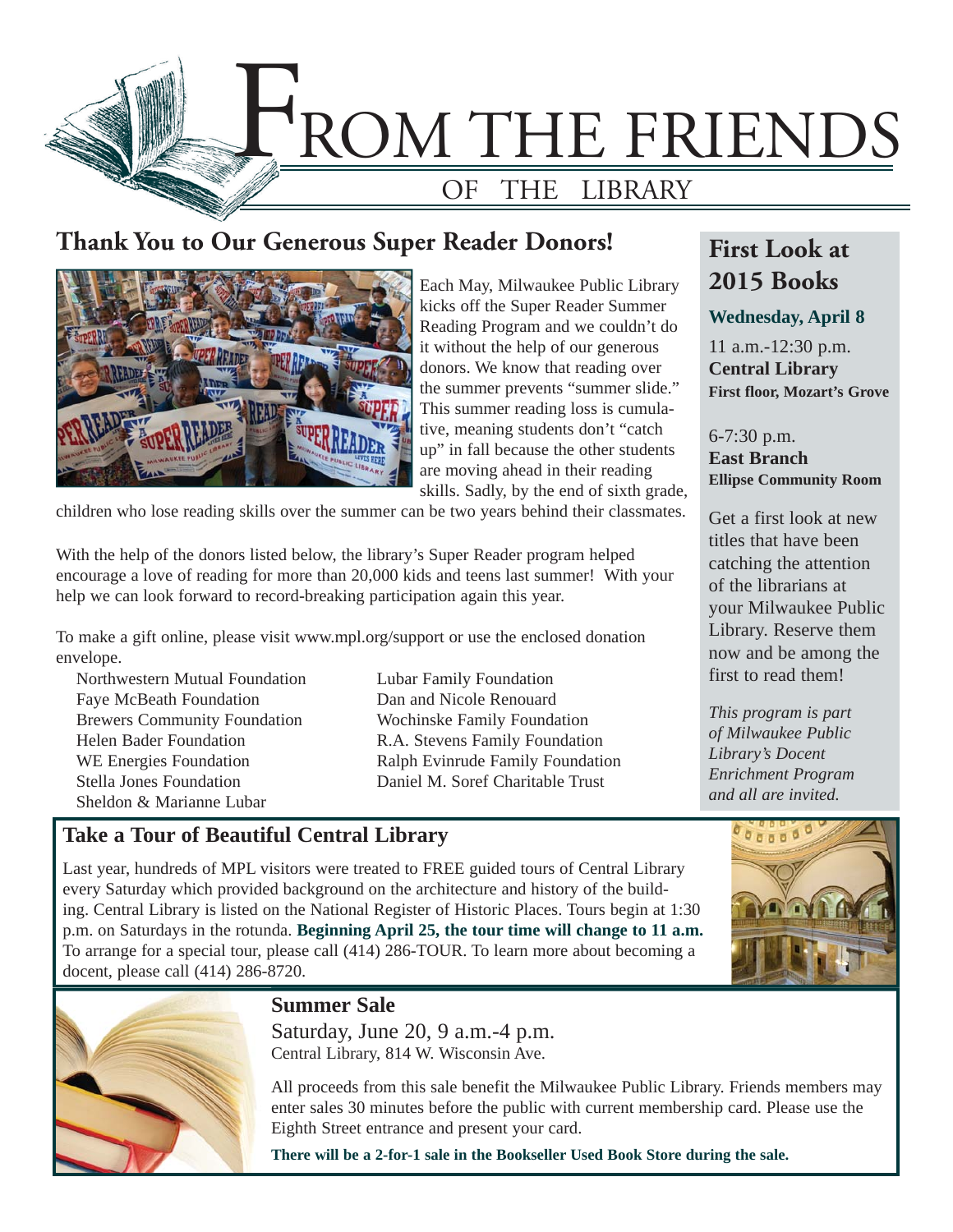

#### **Blood Magick** by Nora Roberts. Romance. 2014.



Branna, Iona and Connor are descendants B of the powerful Dark Witch who sacrificed herself to protect her children from an evil h sorcerer. In this third book of Roberts' series, the sorcerer continues in his attempts to steal their power and destroy them.

#### **Extreme Weather Survival Guide** by Thomas Kostigen. 613.69 K868E. 2014.



Whether you're browsing for interesting facts and tips or preparing for the worst, this *National Geographic* guide fits the bill. This is an excellent reference source [for information, definitions and advice on](https://encore.mcfls.org/iii/encore/record/C__Rb3781975)  understanding and dealing with extreme weather.

#### **Smithsonian Encyclopedia of Garden Plants for**



**Every Location**. Edited by Jenny Hendy, Annelise Evans. 635.9 E564. 2014. Anxious to get into the garden? Browse this in-depth guide to all things plants. The collection provides information on planting conditions, environment, styles, water/ sun needs and appropriate hardiness zones.

[Great color photos banish the dull, gray days of winter.](https://encore.mcfls.org/iii/encore/record/C__Rb3771481)

#### **Rain on the Dead** by Jack Higgins. Fiction. 2014



Another Sean Dillon thriller, just as fast a ride as the other 20 or so in the series. While defending former U.S. president [Jake Cazalet from Chechen terrorists who](https://encore.mcfls.org/iii/encore/record/C__Rb3771717)  target him for death, Dillon finds a name from his past that makes his blood run cold.

#### **[3-Step Express Comfort Food: Hearty Favorites for](https://encore.mcfls.org/iii/encore/record/C__Rb3766429)**



**Weeknight Cravings** by the editors of *Cooking Light*. 641.5635 T532. 2014. This well-organized and beautifully illustrated cookbook features dishes that can be made in three easy steps in 15 minutes or less. Recipes are included for meat, seafood, pasta, salads and more.

#### **Haunted** by Kay Hooper. Mystery. 2014.



Deacon James gets a troubling call from his sister Melanie. The small town of [Sociable, Georgia is rocked with two mur](https://encore.mcfls.org/iii/encore/record/C__Rb3764490)ders and Deacon's sister is the prime suspect. He joins forces with Trinity Nichols and an odd band of FBI agents to solve the spooky and strange murders that have *supernatural* written all over them.

#### **The Buried** by Shelley Coriell. Romance. 2014.



Florida state prosecutor Grace [Courtemanche races against time when she](https://encore.mcfls.org/iii/encore/record/C__Rb3778911)  gets a call from a young girl who is buried alive. When two more people are buried alive, Grace's sexy ex-husband and legendary FBI negotiator "Hatch" Hatcher shows up in town, more than willing to help.

#### **True Love** by Jennifer Lopez. 927.973 L8638. 2014.



After a reflective two-year journey, Jennifer Lopez gives an intimate account of her most defining periods. Captivating photographs provide readers with an intimate glimpse of Lopez's world. As a mother, actress, and artist, Lopez reveals lessons learned in love, confidence, and resilience while sharing how she confronted her fears

[and transformed herself into a stronger person.](https://encore.mcfls.org/iii/encore/record/C__Rb3772290)

#### **The Children's Crusade** by Ann Packer. Fiction. 2015.



This intimate novel follows the complicated relationships within the Blair family for three decades. Bill purchases land in what will become Silicon Valley. He marries Penny, who longs to be an artist, but suffocates under the weight of being domestic and raising their children. Each family member tells their side of the story,

good and bad. As the years roll by there are heart-wrench[ing memories and resentments; all rendered so clearly that](https://encore.mcfls.org/iii/encore/record/C__Rb3797485)  you'll recognize bits of their experiences in your own life.

*Contributed by Atkinson Library staff Casey Lapworth, Shauna Miller and Irene Moraniec and Central Library fiction selector Jacki Potratz.*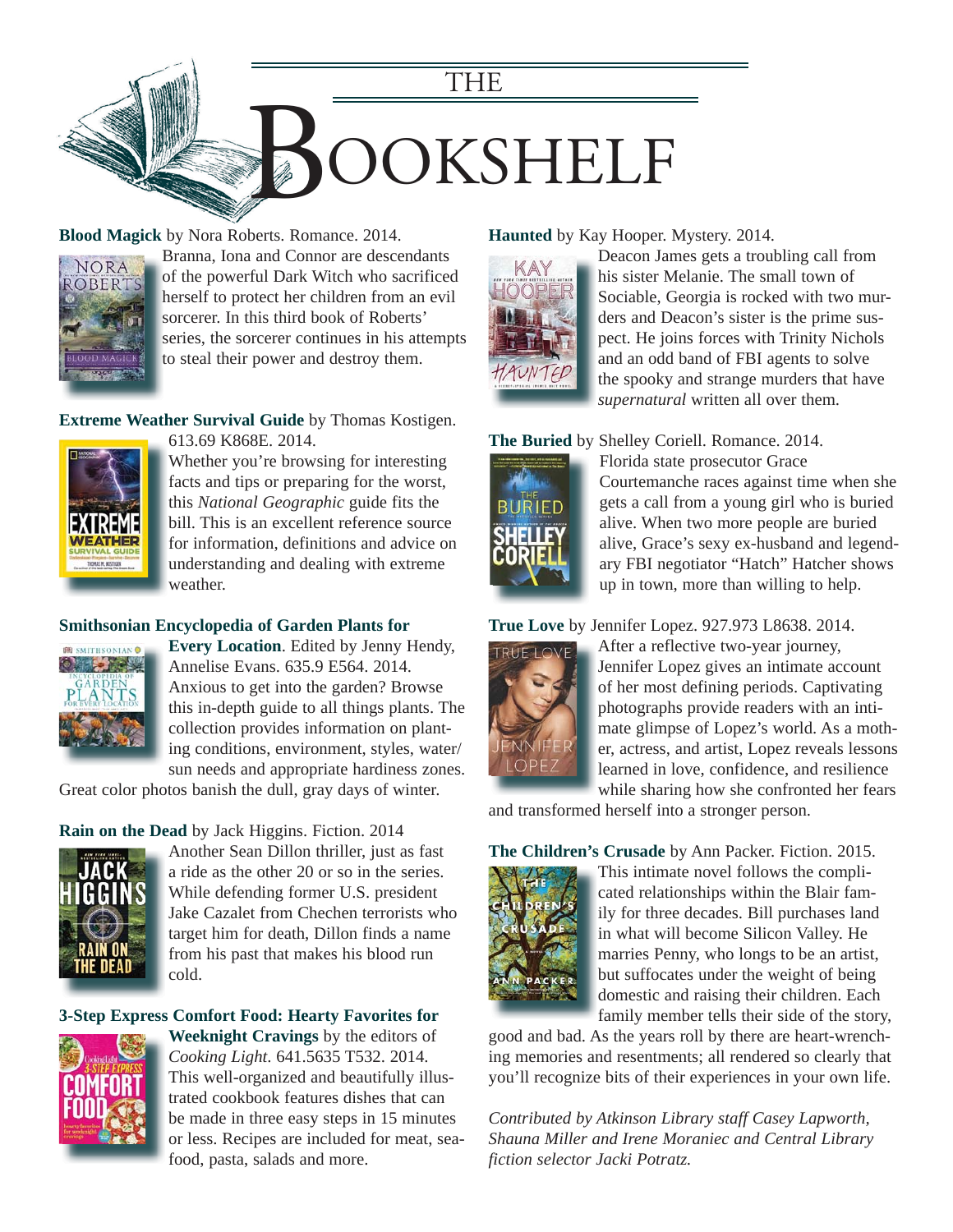

# **Celebrate the Week of the Young Child @ Your Library**

The Week of the Young Child is celebrated nationwide

during the month of April. From April 12th through the 18th, Milwaukee Public Library will participate in this annual event that highlights the importance of early childhood literacy and raises awareness of the programs and services that meet those needs.

> Parents can help cultivate their young child's early literacy skills by incorporating the Five Practices into their daily routine: Read, Talk, Sing, Write, and Play. Reading to children for as little as 15 minutes a day will help them be ready to read by engendering a love of

reading, as well as teaching them that books provide us with information in many different ways.

The library's preschool story times, which are geared towards children between the ages of 3 and 5, foster early literacy skills and are open to child care centers and families. Central, East and Zablocki libraries also host a playgroup for children aged 0 to 2 along with their parents or caregivers. The Play and Learn series at Washington Park Library promotes early literacy through themed play. These programs take place every Saturday from 10:30- 11:30 a.m. and include themes such as Pizza Parlor and Bakery Shop, where children can learn about places they might visit in their communities and experience in their neighborhood using pretend play.

To learn more about other programs that the library offers, visit the website at www.mpl.org.



TALK **Mealtime** by Elizabeth Verdick, illustrated by Marieka Heinlen. (Ages 0-3) BRD VERDICK. Children are introduced to simple manners, nutrition, and enticed to try new foods. Tips for parents and caregivers are included. **Extension:** Make pudding with your child while talking them through each step. They can help pour the mix, add the milk, and stir the two together. Enjoy the snack together!



SING **Old Manhattan Has Some Farms: E-I-E-I-Grow!** by Susan Lendroth; illustrated by Kate Endle. (Ages 3-8) PIC LENDROT. Old MacDonald with a 21st century twist! Various types of urban farming and gardening are depicted in cities across North America. **Extension:** As the book notes suggest, sing the book instead of reading it and try changing the city to Milwaukee! Children can also plant seeds in containers to create a small garden.



READ **Books Always Everywhere** by Jane Blatt; illustrated by Sarah Massini (Ages 2-5) PIC BLATT. The simple rhyming text and charming illustrations highlight that books of all sizes and themes can be enjoyed everywhere! **Extension:** Visit the Milwaukee Public Library often so you have books "always, everywhere" for your child.



PLAY **The Nowhere Box** by Sam Zuppardi. (Ages 3-7) PIC ZUPPARD. In this ode to a classic toy, the cardboard box, a young boy uses his box and imagination to escape his younger siblings, but discovers sometimes playing with others is more fun. **Extension:** Get your children a big cardboard box and let their imaginations run wild playing and decorating.



WRITE **A Letter for Leo** by Sergio Ruzzier. (Ages 3-7) PIC RUZZIER. Leo the postman has never received a letter despite the many he has delivered. After making a new friend, Leo's wish for a letter might finally come true. **Extension:** Play post office! Give a child paper and envelopes along with crayons, pencils and pens to draw and scribble to pretend to write a letter and then deliver the mail.